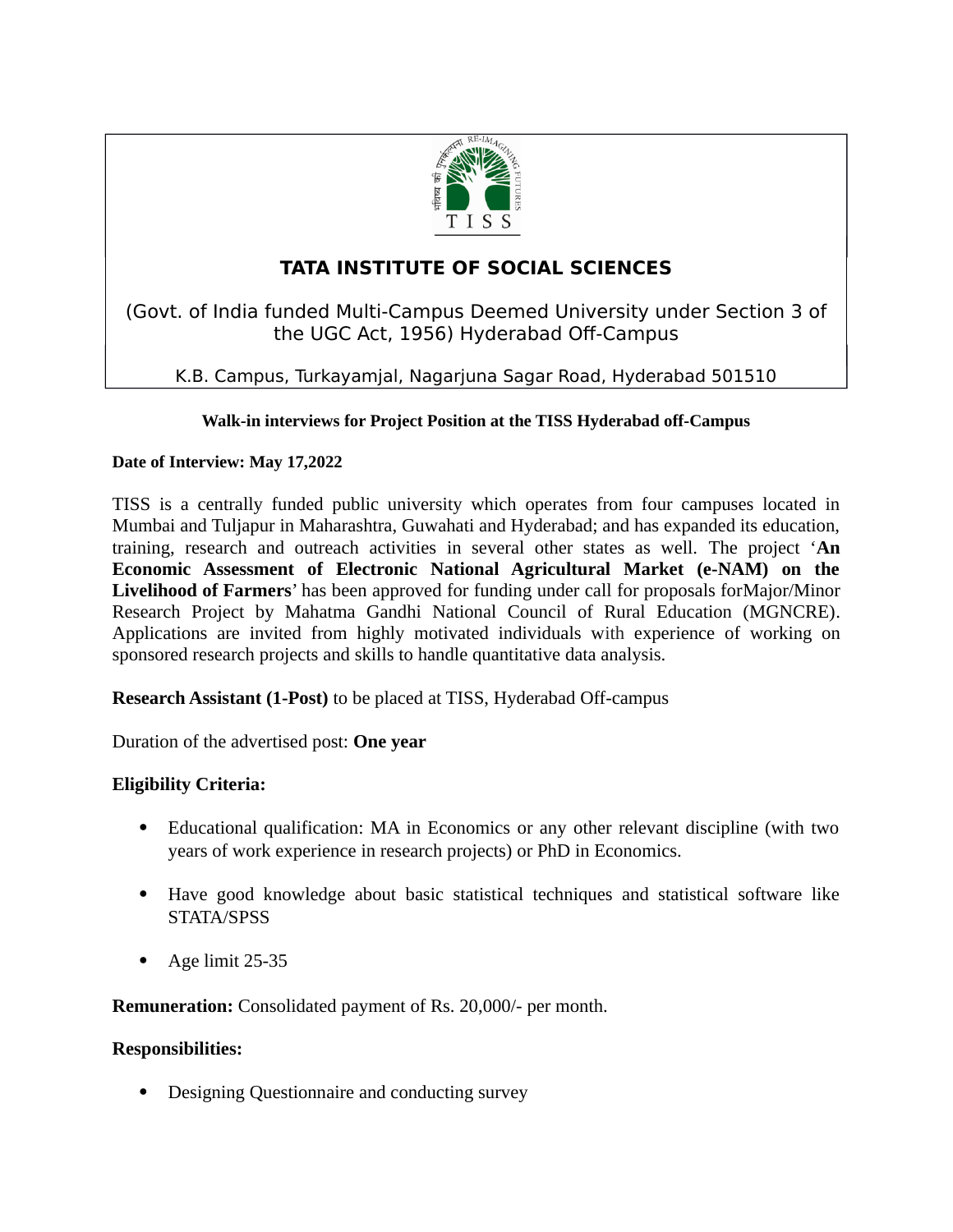- Entering the data in excel sheet/using Google form
- Conducting qualitative interviews
- Basic analysis of data
- Helping the PI/Co-PI for preparing the initial draft report

**Application:** Interested candidates are requested to bring the following with them:

- 1. Detailed resume with passport size photo stating contact details, education, employment, skills and three references.
- 2. One copy of the above mentioned documents could also be emailed to [poulomi.bhattacharya@tiss.edu,](mailto:poulomi.bhattacharya@tiss.edu) before attending the interview.
- 3. Original certificates for verification and copies to be submitted .

**Interview:** Interested candidates may please report to Ms. Amrita R , School of Livelihoods and Development , Tata institute of Social Sciences, Hyderabad off-campus on the day of the interview

**Tata Institute of Social Sciences, Hyderabad off-campus K.B. Campus, Turkayamjal, Nagarjuna Sagar Road, Hyderabad 501510** Tel. 7995007701 and 7995007702.

#### **Other Conditions:**

- The Institute reserves the right to relax qualification of the candidate based on the work experience and to relax age in the case of persons already holding comparable positions in a University/research institution of repute,
- The institute reserves the right to invite persons for interview who may not have applied for as per the above procedure and not fill up the vacancy advertised.
- No queries or correspondence regarding issue of call letter for interview / selection of candidates for the post will be entertained at any stage and canvassing in any form is strictly prohibited and will lead to the candidate being debarred from consideration for the post.
- The candidate under employment must bring 'No Objection Certificate' from their employer to appear for presentation/ interview.
- **No TA / DA** is payable for appearing for the interview.